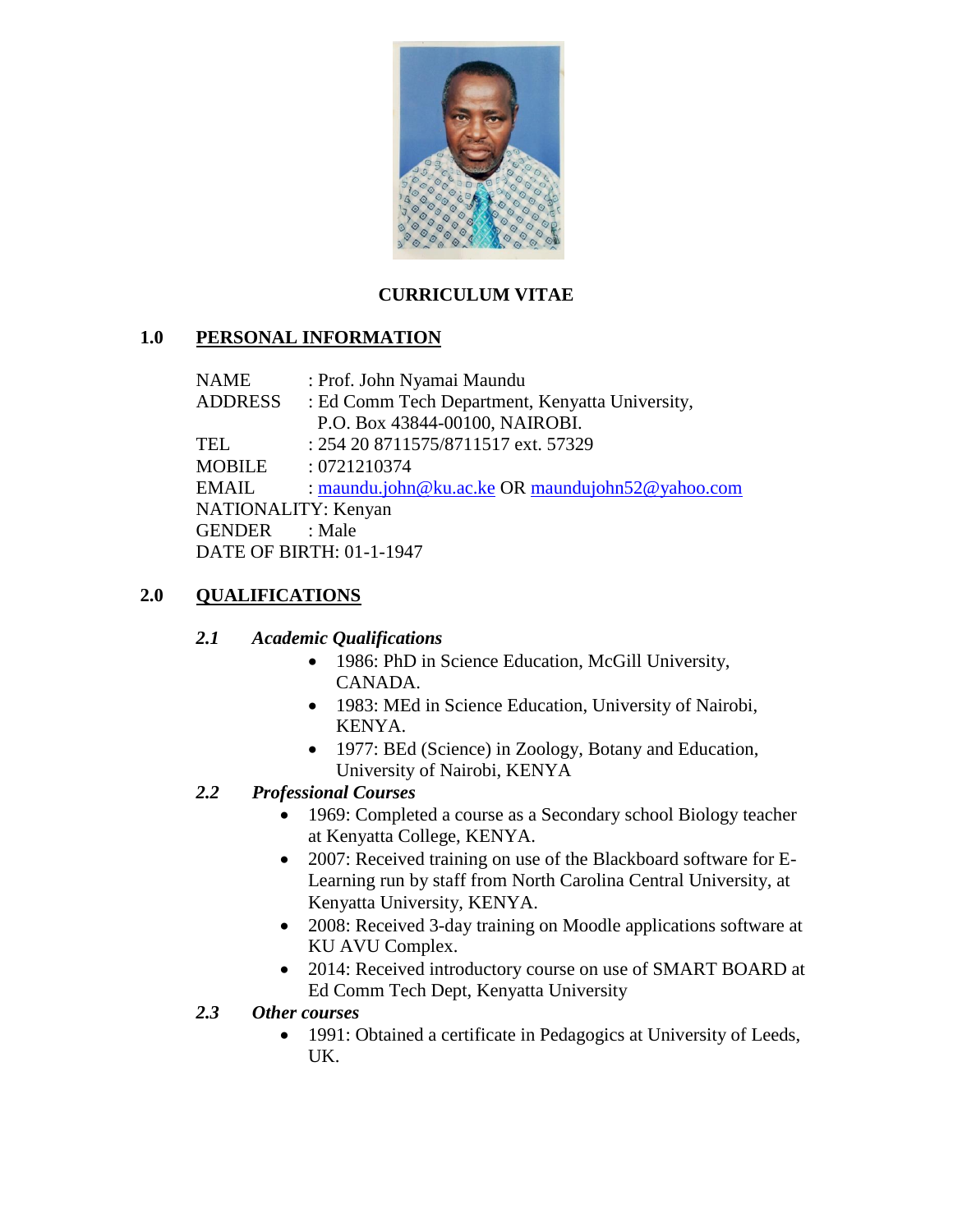2008: Attended a 2-day seminar on *Writing Fundable Community Project Proposals* organized by KUCOEP (Was the representative for the dept. of Educational Communication and Technology).

## **3.0 EMPLOYMENT HISTORY**

- May, 2014: Associate Professor, Department of Educational Communication and Technology, Kenyatta University
- 1988-1989: Senior Lecturer, Department of Educational Communication and Technology, Kenyatta University
- 1988-1989: Lecturer, Department of Educational Communication and Technology, Kenyatta University
- 1980-1988: Tutorial Fellow, Department of Educational Communication and Technology
- 1969-72: Science tutor and Head of Science Section, Machakos Teachers' College
- 1973-74; 1977-78: Primary science curriculum developer Kenya Institute of Education

## 4.0 *ADMINSTRATIVE RESPONSIBILITY AT (KU)*

## *4.1 At Kenyatta University*

- 4<sup>th</sup> February, 1993 -97: Ag Director of Basic Education Resource Centre, Kenyatta University
- June 5 to June 26, 1991: Acting Chairman, Ed. Comm. Tech. department, June5 to June 26, 1991.
- Oct. 1, 2004 to June 5, 2006 : Chairman, department of Educational Communications and Technology, Kenyatta University

## *4.2 At Other Institutions*

- Jan 17, 1968 March 30, 1968: Interline Clerk, East African Airways, Nairobi, KENYA.
- May 1969-Aug 1972 Head of Science, Machakos Teachers College, KENYA.

# 5.0 FELLOWSHIPS

None

# **6.0 POSTGRADUATE SUPERVISION**

### **6.1 PhD Supervision 6.1.1 COMPLETED**

 **2011:** Mwangi Suleiman K., E83/15236/05: Towards – context based learning as a model for pre-service primary teacher education in Kenya: A case of Meru and Egoji Teachers Colleges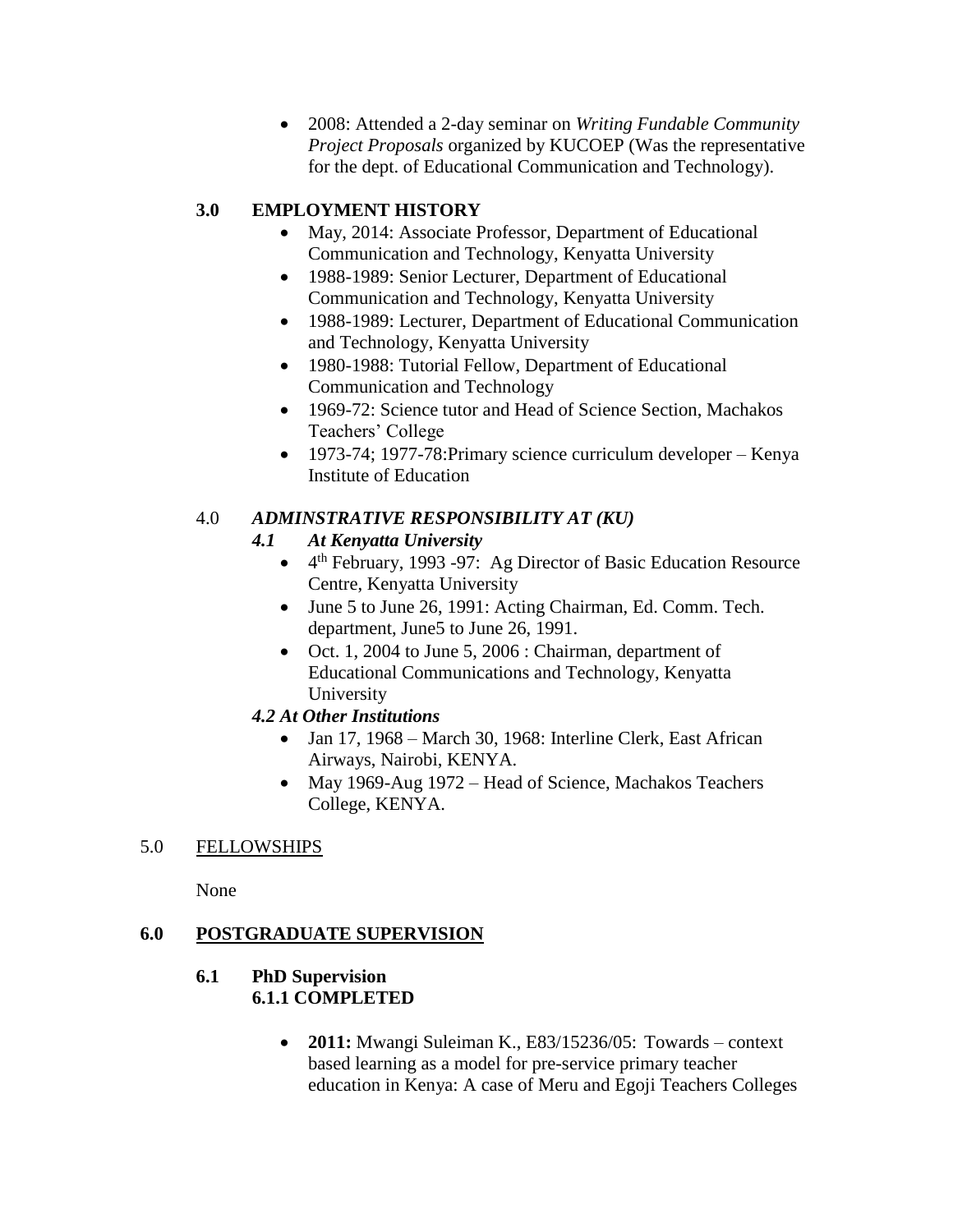- **2014:** Zeddy C. Makatiani, E83/15334/05: Implementation of Government policies on Art Education in Primary Teachers Colleges in Kenya.
- **2015:** Michael Waititu, E83/21204/10. Impact of Group Discussion method in teaching of Physics on attitude of selected High School students in Kenya
- **2016:** Samuel Nyaga Jesse, E83/21664/12: Utilization, interface and components of digital content and their influence on biology education among selected secondary schools in Nairobi County, Kenya
- **2016:** Bala Husseini, E831/26544/2013: Code switching and achievement in Mathematics among secondary school students in Adamawa State, Nigeria.
- July, **2018:** Judith Kinya E83/25658/2013: Influence of Computer aided instruction on students' achievement, self-efficacy and collaborative skills in Chemistry in secondary schools of Tharaka-Nithi County, Kenya.
- **July, 2019**: Eunice Owiti Atieno E83/21914/2012: Integration of ICT in the teaching and learning of Biology in secondary schools in Migori, Kenya **(07 graduates as at July. 2019)**
- **September, 2020:** Wambua Joseph Muteti E83/23586/2012: Effect of animations in E-Learning materials on student performance in Physics among selected secondary schools in Nairobi County, Kenya. **(08 students as at March, 2022)**

#### **6.1.2 ONGOING**

• Ong'amo Bernard Lawrence E83/27379/2014. Towards Improvement of Pedagogical Teaching of Difficult Topics in Biology through ICT Integration in Secondary schools in Mumias Sub-County, Kenya- Draft of thesis submitted to Supervisors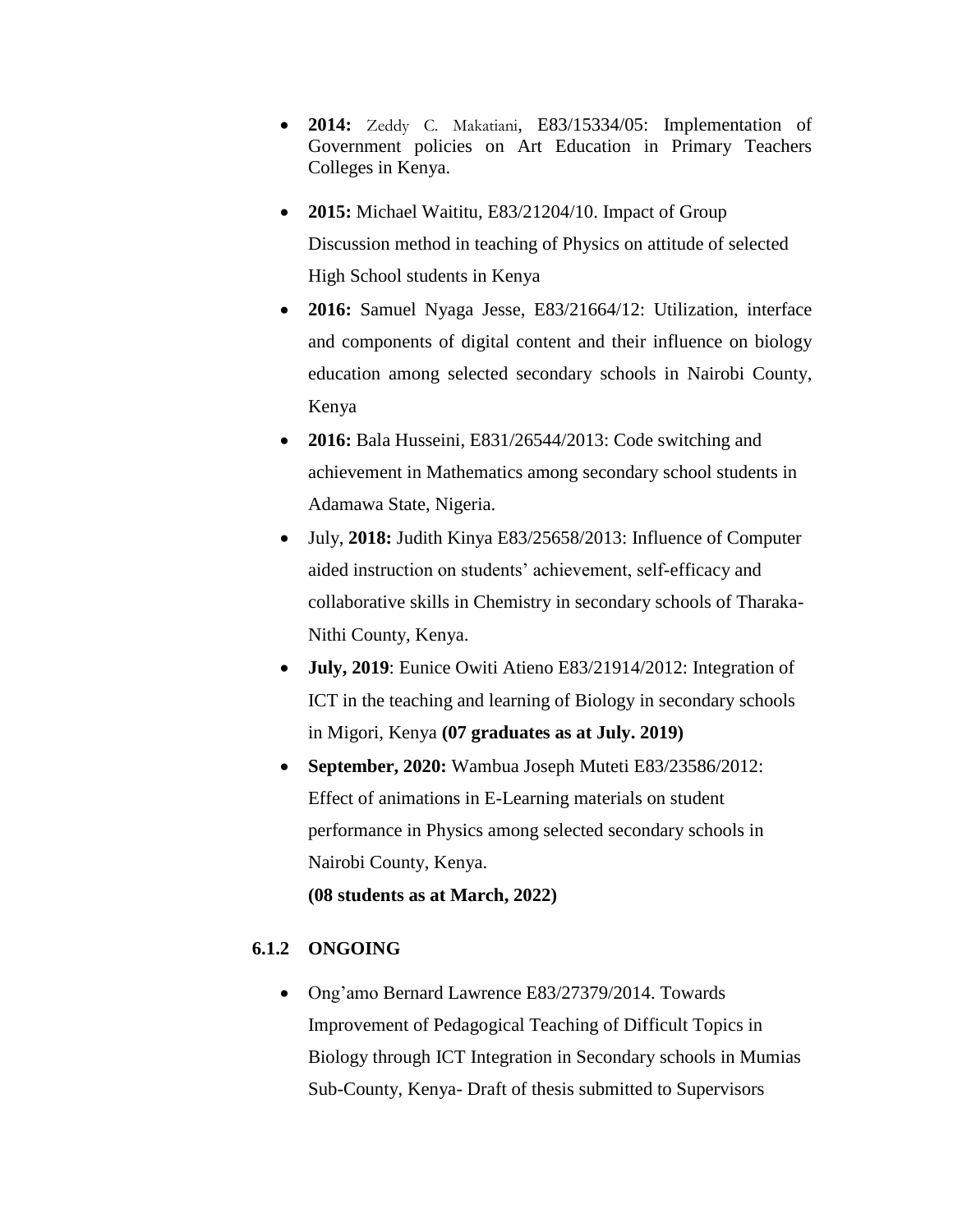- Julius Jerry Agortey E83F/25092/2018 Comparative Study of College Team and Non-Team Members participation in sports on academic performance in university colleges of education in Ghana.- Proposal presented to department faculty, March, 2021
- Nickson Mweni (E83/CE/34446/2017) Sources of mathematical learner identities and performance in Mathematics among secondary school students in Kilifi County, Kenya. Proposal presented to department faculty in March, 2021
- Lydia Igandu Njagi (E83/27336/2014)- Awaiting new proposal

### **(04 students as at January, 2022)**

#### **6.2 Masters Supervision 6.2.1 COMPLETED**

- Kitivo Ezekiel: A study of the relationship between Kenyan Secondary School Pupils' Achievement Motivation and Educational/Occupational Levels of their parents (1989)
- Tuei K. Richard: A study of resources for teaching and learning of Science in some primary schools of Olenguruone Division, Nakuru District, Kenya. (1990)
- Mumbi E. King'ori : A study of Knowledge, Understanding and Practices in Health Education among Standard Seven pupils in Kibera
- Richard A. Alfayo: An evaluation of the impact of the Kenya National Students' Science and Technology Congress on the development of Biology Education (1995)
- Francisca A: Omondi Factors hindering the effectiveness of Environmental Education in Kenyan Secondary Schools: A case study of Kabarnet Division, Baringo District (1998)
- Rose A. Mwendar: A study of the teaching methods used and attitudes of teachers towards Family Life Education in secondary schools of Nairobi Province (2001)
- Florentina N: Ndeke Popularity and unpopularity factors and their relationship to academic achievement among Standard Three children in Thika Municipality, Kenya (2001)
- Mogaka D Teachers' Instructional behaviours and Learners' participation in secondary school English language classrooms in Nairobi, Kenya (2001)
- Onduru Sarah: The cognitive level of classroom instructional questions and their implications on students achievement in biology: A case of two schools(2002)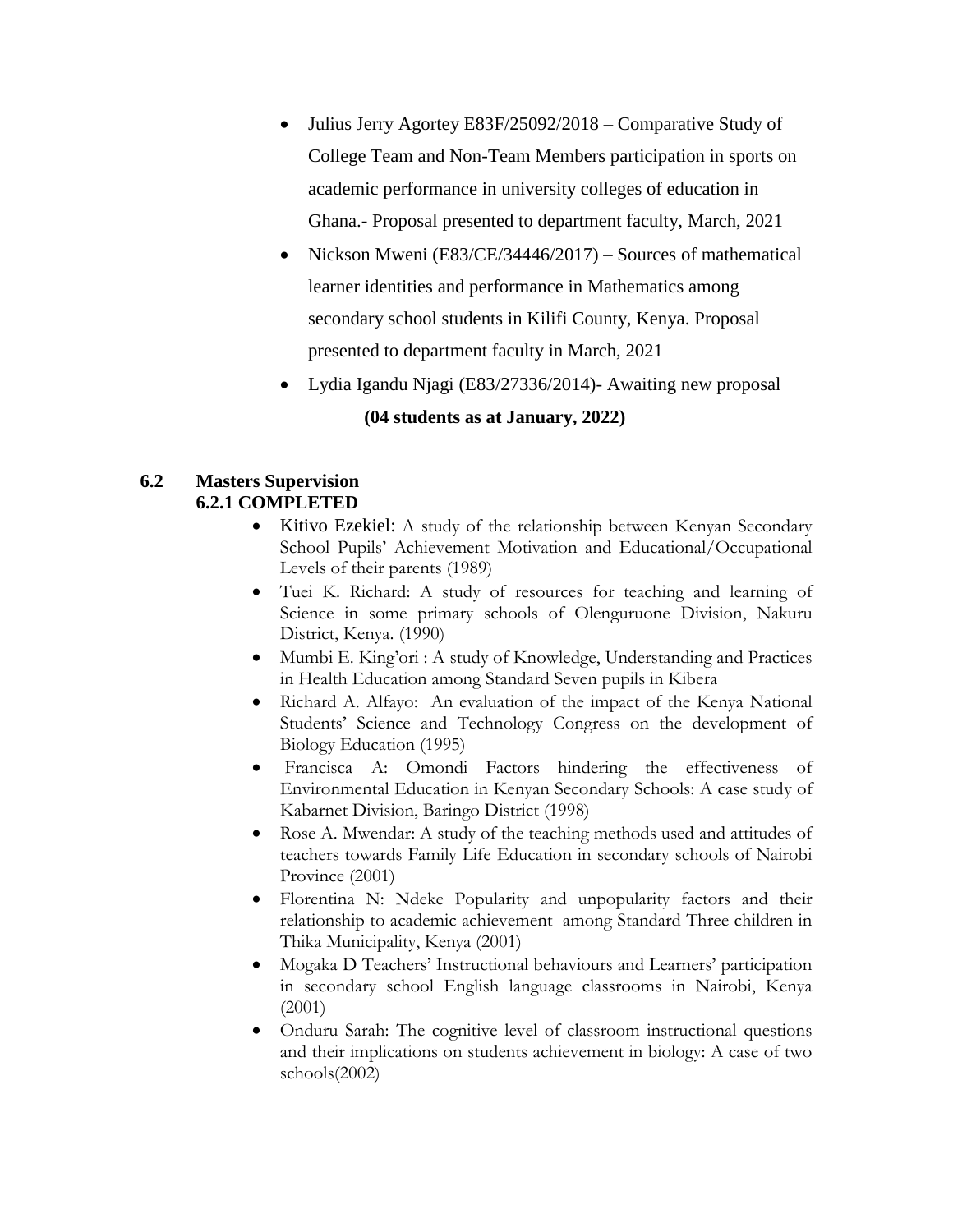- Otieno N. Ondoro Relationship between secondary school teachers' attitudes towards Integrated English Approach and their teaching performance:A study of Rachuonyo District, Kenya (2003)
- Michael M: Waititu Teachers' and Students' perception of Topic Area difficulties in the Physics Secondary School Syllabus (2004)
- Achoki J. Mecha: Inquiry into the use of resources in the teaching of Secondary school Biology in North Kisii District, Kenya (2004)
- Ouma N. Omondi: Relationship between achievement motivation and performance in English composition writing among secondary school students in Nyando District, Kenya (2005)
- Githinji Alice: Pre-School children,s performance in prediction and hypothesizing: A case study of Isinya and Ngong Divisions in Kajiado District, Kenya (2008)
- Samuel N Jesse: Computer Assisted Instruction and Conventional Instructional Methods in Science: A Comparative study of Secondary Schools in Embu District, Kenya (2011)
- Ndolo L. Musau E55/CE/24232/2012. Influence of Integration of Information Communication Technology in teaching Biology on student performance in Makueni County secondary schools, Kenya.
- Ekaliyo J. Ekaale E55/CE/1074/06: Organizational writing skill based teaching and students' performance in English essays in selected secondary schools in Turkana County, Kenya (2014)
- Lydia Njagi Igandu E55/CE/15616/08: Factors that affect performance in Mathematics in Embu West Public secondary schools (2013)
- Mwanda Gideon E55/CE/13685/09: Utilisation of computer technology in Teaching and learning Biology in secondary schools in Rachuonyo South District
- Cheruiyot Daniel E55/CE/14137/09: Classroom verbal interaction patterns in relation to student performance in Physics in Baringo District, Kenya
- Kenei Julia E55/CE/24310/12, Dec 2019
- Mosonik Alfred Kemei E55/25280/2014- Awaiting graduation in 2022

(**22** completed as at March. 2022)

## **6.2.2 ONGOING**

- 2011 Mwawatu Benzi E55/CE/11323/07: Influence on Teaching Standards on performance in Geography in Secondary schools in Kilifi County, Kenya- Thesis submitted to supervisors
- Langat Kiprono E55/CE/20644/12 Concept paper submitted
- Kirui Samuel K. E55/CE/20642/12 Concept paper submitted
- Njeru Eric Munene E55/CE/20697/12 Concept paper under preparation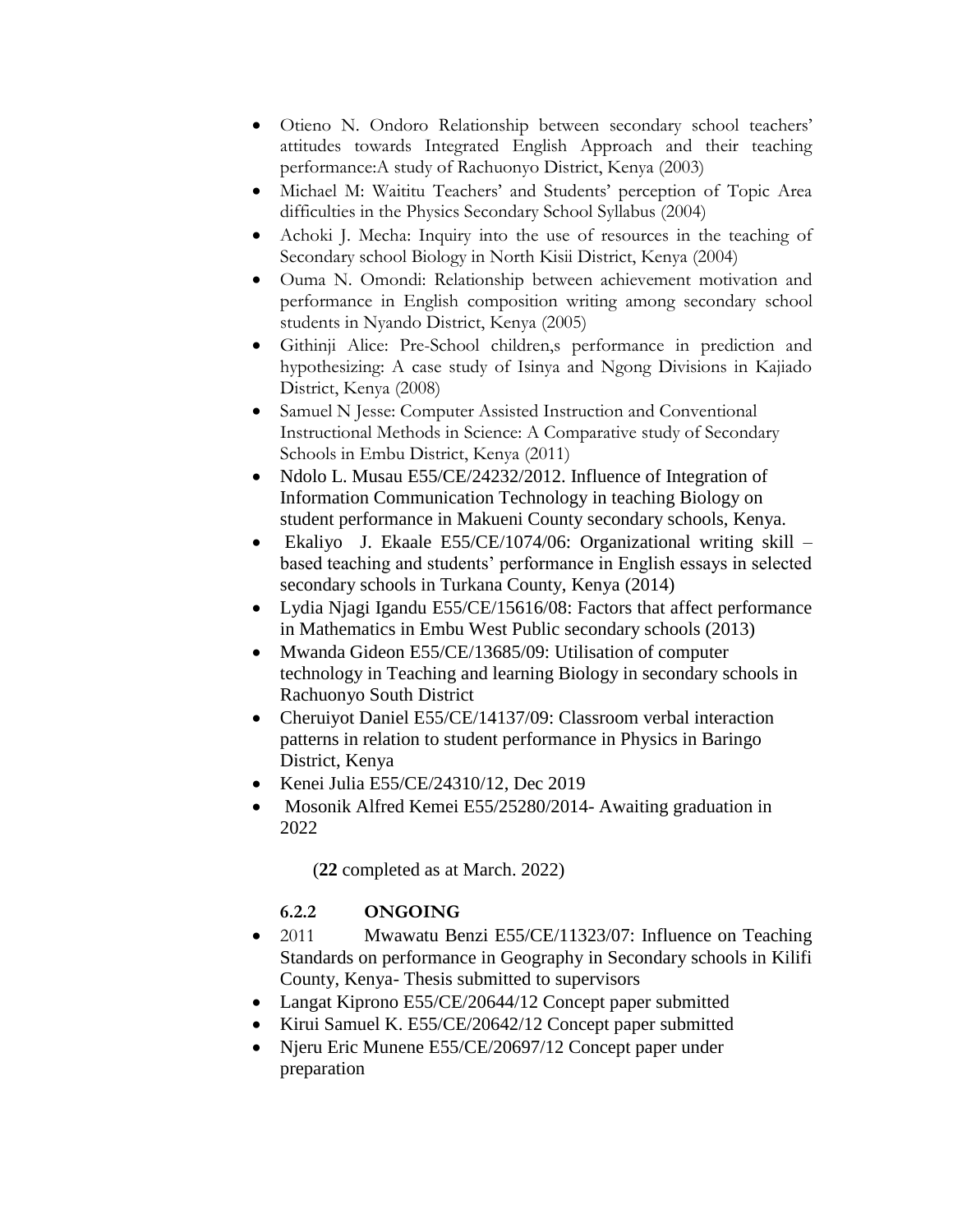- Benard K. Kimoso- E55/CE/25880/2011 Submitted proposal Lloyd Odero E55/CE/24229/12 –Draft proposal presented at dept
- Gereka Rowland E55/CE/24227/12- Proposal submitted to Grad School
- Omuholoh Abel John E55/24594/12- Concept paper submitted
- Tsalwa Mercy E55/CE/24226/12- Concept paper submitted
- Mumbe Mildred W. E55/CE/24228/13- Concept paper submitted
- Mayero Jacquelyne  $E55/CE/12930/09$  Draft proposal submitted
- Kariuki Wambui E55/CE/25011/12- Concept paper submitted
- Alice Wangui E42/CE/24489/2013-Concept paper awaited
- David Kaguthi E55/CE/25648/14- Concept paper submitted
- Claudia Jerotich E55/CE/28676/13- Concept paper submitted
- Eric Mwangi A. E55/CE/26390/14- Concept paper submitted
- Ototo Kemanigi Bonic E55?26473/14- Concept paper submitted
- Isalambo Consolata Khalayi E55/CE/23386/10- Draft proposal submitted
- Momanyi Bethuel Misati E55/CE/ -Draft proposal submitted
- Tonui Kipronoh Paul E55/CE/ 28608/13 –Concept paper submitted
- Maranga Oguta Edwin E42/OL/KSU/24284/14 Concept paper submitted
- Mwanga Lukoa E55/CE/24288/13- Concept paper submitted
- Stanley K. Muiruri E55/CE/34042/2017
- Kadenyi Mercy O. E55/CE/28184/2018- Concept paper submitted
- Kefah N. Nyang'au E55/CE/26288/2019- A comparative study on the performance of English teachers taught through different modes of learning in public secondary schools in Nakuru County.

**(19 under supervision as at March, 2022)**

## **7.0 CONFERENCES/SEMINARS/WOKSHOPS**

## **7.1 Participation in Workshops/Conferences**

- Attended a National Conference on Early Childhood Education, held at Green Hills, Nyeri, Kenya in 1993
- Attended a National Symposium on Education of Girls ,at Machakos, Kenya, Garden Hotel, Machakos, 1994
- Attended an ADEA Research Orientation seminar on Non-formal education at Helderfontain, Johannesburg, S.A., 18-20 June, 1997
- Attended a conference on Non-formal education at the Bronte Hotel, Harare, Zimbabwe, 13-15 Aug., 1997
- Attended a workshop on Training Skills in Reproductive Health at the Outspan Hotel, Nyeri, Kenya, 1998
- Attended a UNICEF-sponsored workshop on Life Skills and HIV/AIDS at the Hilton Hotel, Nairobi, (17-19 July, 2000)
- Attended a workshop on teaching modules development at Blue Post Hotel, Thika, Kenya, Jan.17-18, 2002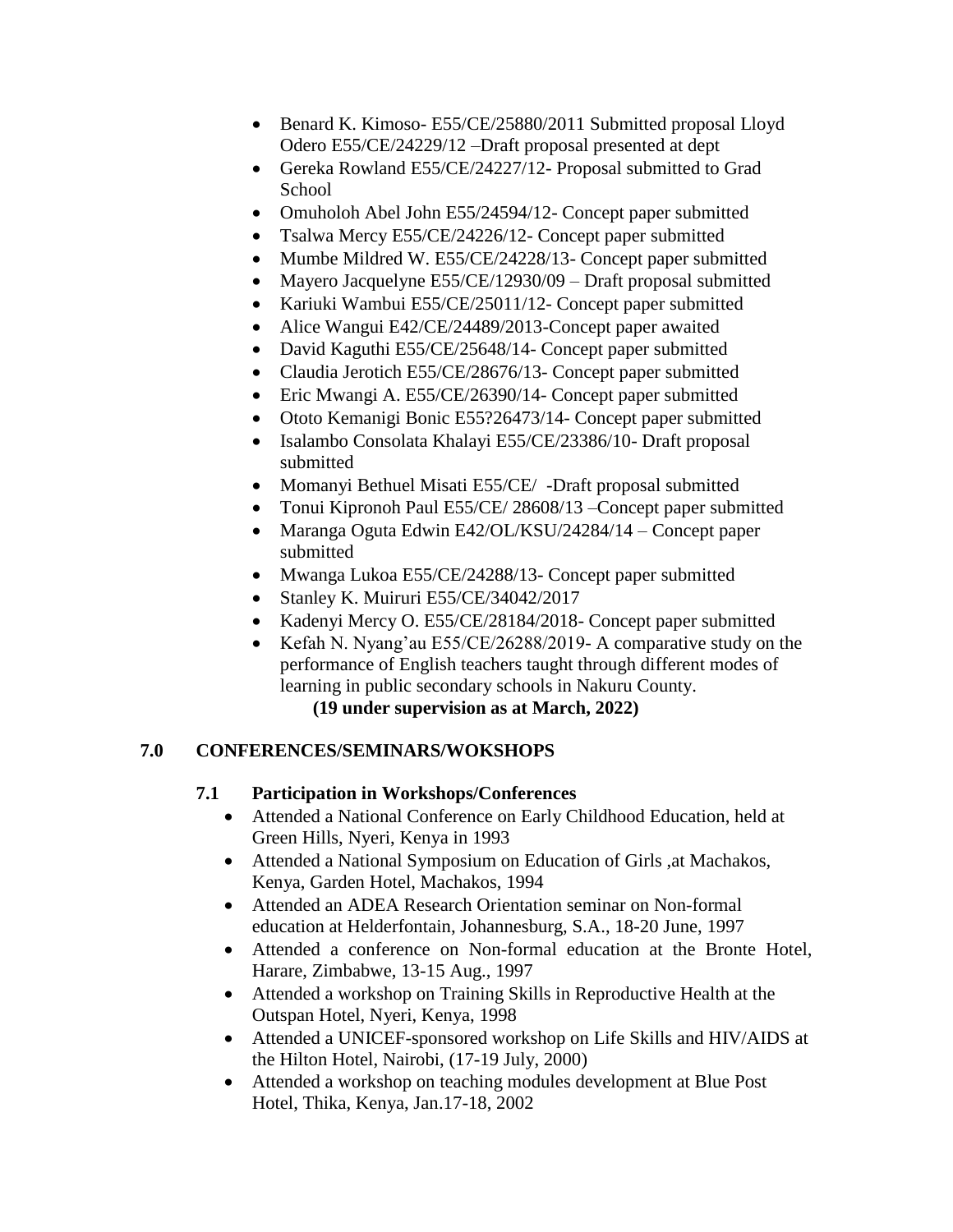- Participated in a Rockefeller Foundation sponsored seminar on research methods at the Bounty Hotel, Nairobi, on 29<sup>th</sup> April, 2002
- Attended Workshop on the launching of the  $11<sup>th</sup>$  ADEA Working Group on Mathematics and Science Education, Holiday Inn, Nairobi, Kenya (March 30-31, 2005).
- Attended ADEA/SMASSE Conference on Science and Mathematics Education, GITARAMA, Rwanda, June, 2005
- Attended departmental seminar on Anti-corruption entitled "Academic and Professional Integrity", March, 21, 2006 held at the University's Science Complex Boardroom.
- Attended a departmental seminar on Strengthening Science and Mathematics Education, held at the University's Science Complex Boardroom, February, 21, 2006.
- Attended an ADEA/SMASSE Conference on Mathematics/Science Education, Saly, Senegal (May 29-June 2, 2006).
- Attended an IT training workshop at the National ICT Innovation and Integration Centre, KSTC, NRB (25-10-11).
- Attended a KU-SYRACUSE workshop on Teaching and Learning in Large Classes at KUCC, 13 Oct. 2011. Subsequently produced, with other team members, a Policy brief on the same.
- Attended a KU-SYRACUSE workshop on Handling All Learners at KUCC, 24th Oct. 2011.
- Attended HP Catalyst Summit on **Innovations in STEM (+) Learning and Teaching** in Beijing, CHINA 11-14, April, 2012.
- Attended an International conference on *Advancement of Biology Education Research* at the University of Minnesota, USA, (July 12-15, 2012
- Attended a seminar on Time Travels a historical concept for teaching and learning across the curriculum; held in ECT Boardroom on Tuesday, 23/6/2015
- Attended a training programme on wellness and rehabilitation programme, 16-11-2021at BSSC, KU
- Participated in a postgraduate seminar at BSSC, KU, 28-29 March, 2022

## **2 Presentation of papers at Academic and Professional Conferences**

- 'How children perceive and learn Science and Technology', a paper presented to Science Illustrators at the British Council Library, Nairobi, 27<sup>th</sup> May, 1995
- 'Towards meeting local training requirements of Jua Kali artisans in Kenya: Some lessons from experience", a paper presented at the Bronte Hotel, Harare, Zimbabwe, 3-15 Aug., 1997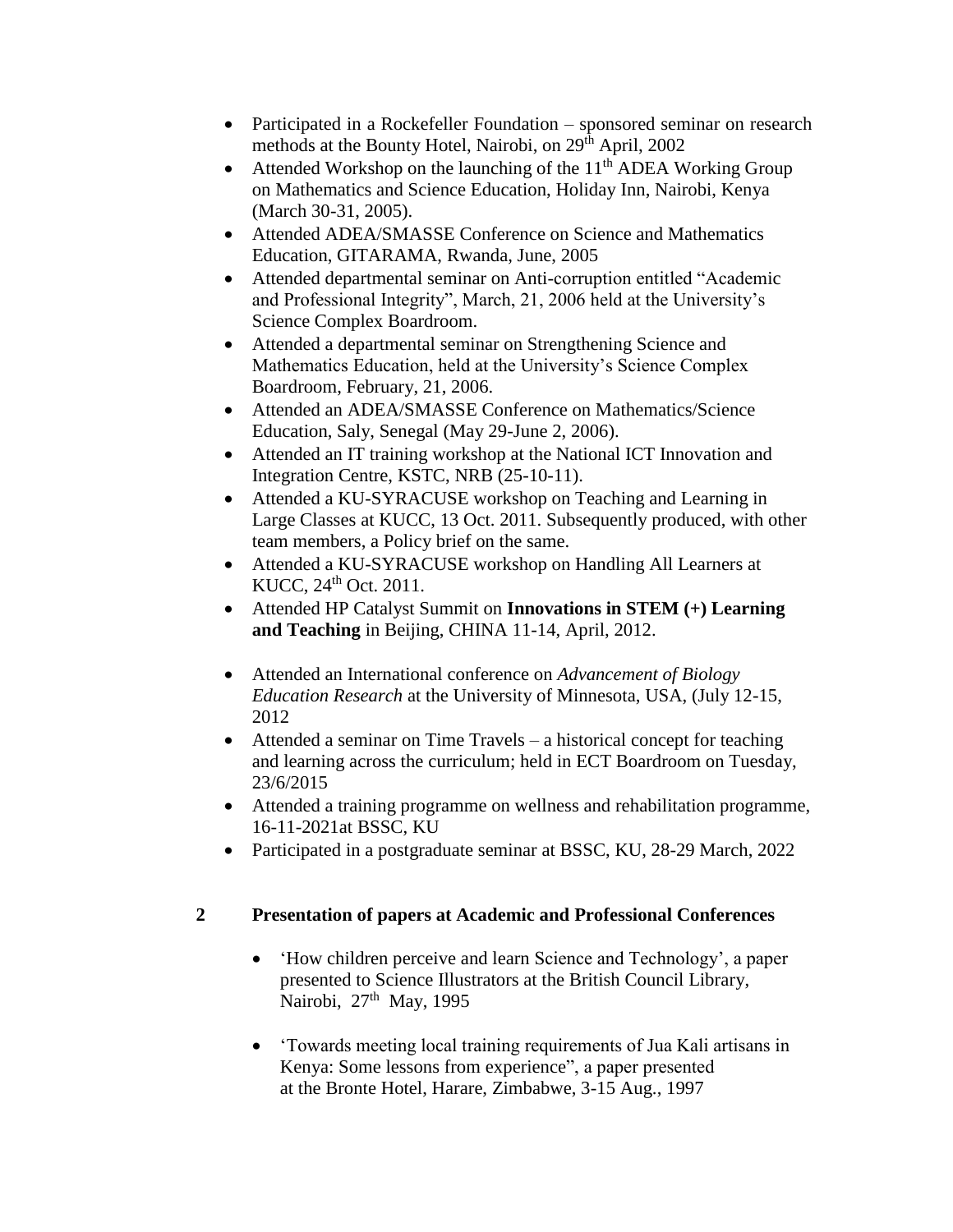- Science *and Technology Across the Curriculum"*, a paper presented at a UNICEF Annual General Meeting on Networking in Gaborone, Botswana13-23 June, 1999
- 'Writing Research Projects for Distance Learning' a paper presented at a modules development workshop at Blue Post, Thika, Jan.17-18, 2002
- 'Incorporating issues of Growing Up and Sexual Maturation in Classroom Tests and National Examinations', Kenya National Examinations Council Workshop held at the Silver Springs Hotel, Nairobi, 29-30 March 2006
- 'Growing up and Sexual Maturation: Some Issues in Education', paper presented at a Teachers' Training Workshop, Highridge Teachers College, Nairobi, Kenya, 19-23 June, 2006.|
- 'Youth Employment in Kenya: Employability skills for socioeconomic development', a paper co-presented at an International **8.1**
- Twoli NW, Maundu J N, (1994): Basic Education and Training of Jua Kali Atisans:A case study of Metal Work Sites in Kenya.
- Incorporation of Growing up Sexual Maturation concepts in Testing at both classroom and National Levels (2006). *African Journal of Education Studies.Vol.1 No. 2, 71-78.*
- Mwangi S, Twoli N, Maundu J, (2011):Context-Based Primary Teacher Training Model: The Way Forward for Kenya. *International Journal of Professional Practice.* Vol 2, Issue 4, 365-374.
- Maundu J N, Twoli NW, (1996) Environment and dynamics of Jua Kali metalwork as a basic informal industry in Kenya, *Kenya Journal of Education,* Vol.6, No.1, 71-83.
- Currently Member of the HP Catalyst Initiative Pedagogy 3.0 Project Team on the use of IT in the teaching of Science and Mathematics (Theme: *'Using Technology to Support Teacher and Learner Conceptual Understanding in Mathematics and Science'*)
- Currently member of the Syracuse-Kenyatta University research link team on Teacher Education (Theme: '*Building Capacity through Quality Teacher Preparation'*).
- Jesse S, Twoli N, Maundu J, (2014): **Enhancement of Science Performance through Computer-Assisted Instruction among Selected Secondary School Learners in Kenya.** *Kentucky Journal of Excellence in College Teaching and Learning* (Vol 12 )
- Samuel N. Jesse, John N. Maundu, Nicholas W. Twoli (2016). Augmented Instructional Role of the Teacher and Learner characteristics in computer assisted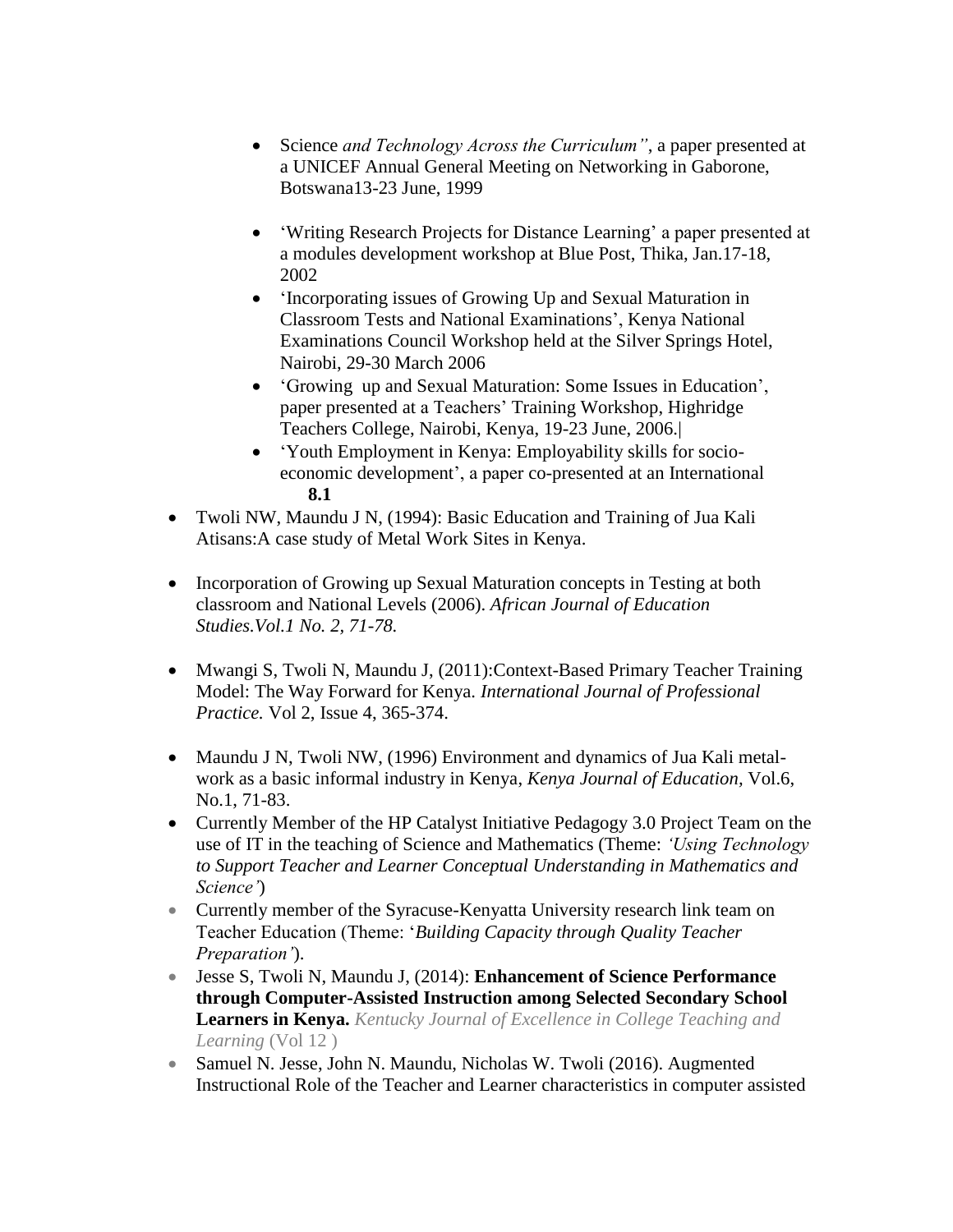### science lessons among secondary schools in Kenya. *International Research Journal of Management and social Sciences Vol (1) Issue (7) Year (2016).*

- Samuel N. Jesse, John N. Maundu, Nicholas W. Twoli, Influence of curriculum digital content utilization on learners' assessment and achievement in Biology among secondary schools in Kenya. *International Journal for innovation Education and Research. Vol. 6 No 07 2018. ISSN 2411-3123*
- Ochanji M. K*. ,* Twoli, N. K., Bwire B., Maundu J. N. Teacher Mentoring for Effective Teacher Training and Development. *Teacher Education and Practice, Vol. 30, No. 1. ISSN 0890-6459.*
- Judith Kinya Julius, Nicholas W. Twoli, John N. Maundu. Enhancement of Chemistry Self-Efficacy of students using Computer-Aided Instruction among Secondary school learners in Kenya. *International Journal for Innovation Education and Research. Vol. 6 No 08 2018. ISSN: 2411-3123*
- Judith K. Julius, Nicholas W. Twoli, John N. Maundu. Effect of Computer Aided Instruction on Students and Gender Achievement in Chemistry among selected secondary school students in Kenya. Vol. 9, No. 14, 2018. ISSN 2222-1735
- Bwire A., Twoli N., Maundu J. Teacher Mentoring: The key to Successful Student Teaching Practicum. *Building Capacity Through Quality Teacher Preparation: A Multi-Faced Approach.* Printed by Kenyatta University Press(KUP), 2018.
- Khatete. Twoli N., Maundu J. Integrating Technology into the Curriculum. Printed by Kenyatta University Press(KUP)
- Twoli NW, Maundu J N, (1994): Basic Education and Training of Jua Kali Artisans; case study of Metal Work Sites in Kenya.
- Wambua, J. M., Twoli NW and Maundu J. N. (2020). Effect of animations in E-

Learning materials on student performance in Physics among selected secondary

schools in Nairobi County, Kenya. *International Organisation for Scientific* 

*Research (OISR), Vol.10, Issue 3, pp. 25-32.*

### **8.2 Articles in Conference proceedings**

- Maundu J and Githinji A. (2011). *Youth employment in Kenya: employability skills for socioeconomic development*. In [http://cusein](http://cusein/) Kenya.syr.edu.
- Maundu J. & Kamau T. (2011). *Non-formal Education for Societal Transformation: A preliminary survey of Nairobi County.* In [http://cuse](http://cusein/) kenya.syr.edu/

### **8.3 Books**

 2002: Muindi D, Maundu J, Kiio M, Wainaina wa Gitau, *ECT 300: Peer Teaching Module*, Institute of Open Learning, Kenyatta University.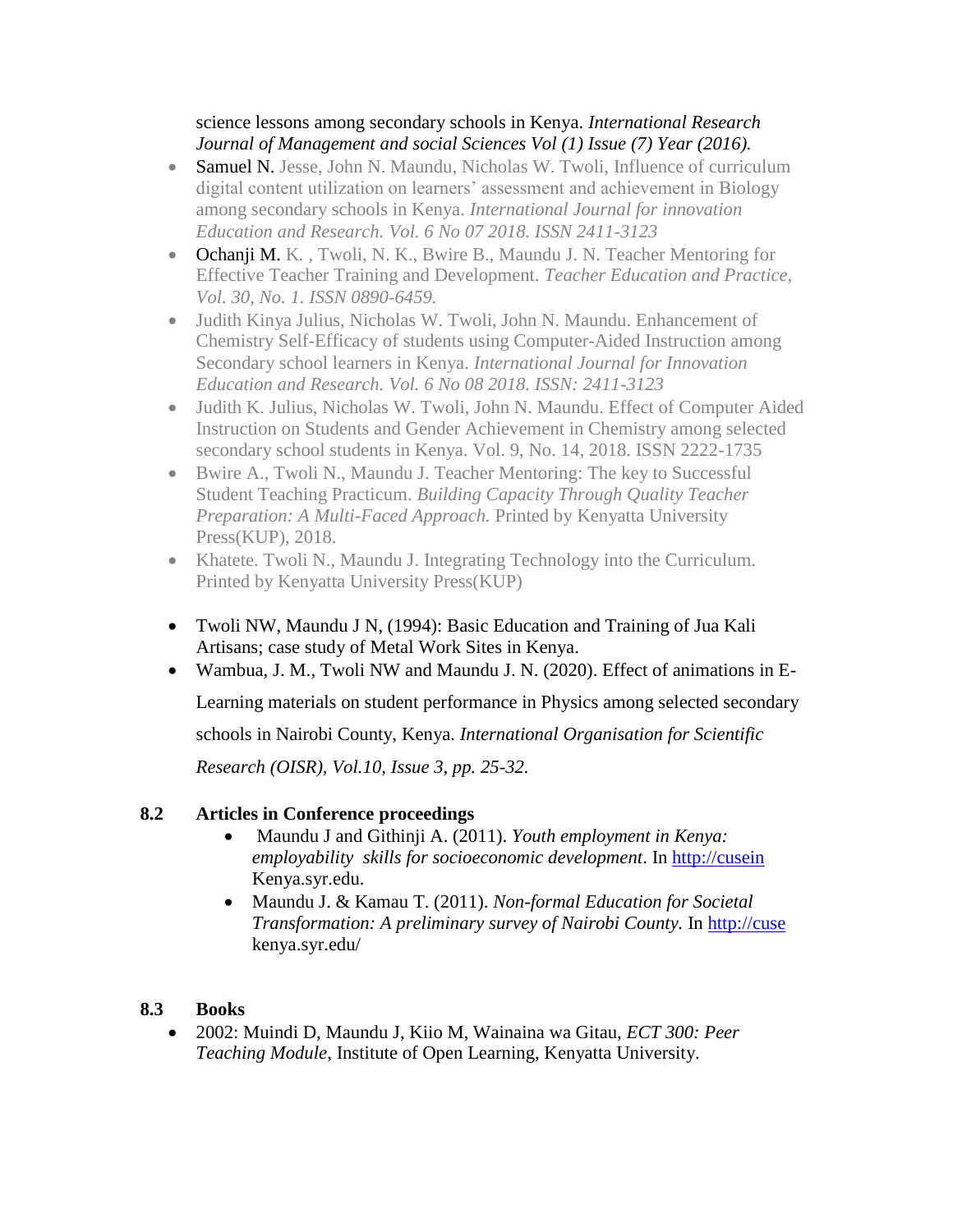- 2004: Maundu John, Khatete David, *ECT 304: Subject Methods-Biology*. Institute of Open Learning, Kenyatta University.
- 2005: Maundu, J., Sambili H., Muthwii, S, **Biology Education-A methodological approach** (Revised Edition) . Nairobi: Lectern Publishers.
- **8.4 Chapters in Book(s)**
- Maundu, J N, Aims and Objectives of Education. In *Instructional Methods in Education.* Published by Kenya Institute of Education, Nairobi, 2007, ISBN No. 9966-31-625-6.
- Maundu, J N, Measurement and Evaluation in Education. In *Instructional Methods in Education.* Published by Kenya Institute of Education, Nairobi, 2007, ISBN No. 9966-31-625-6.
- Maundu J, The relationship between Pupil Achievement in English Language and Predictor Variables. In *Benchmarks for English Language Education*, Edited by Ted Groenewegen , Phoenix Publishers, Nairobi, 2008, ISN No. 996 302 5
- **Modules: a) written by self**
	- 1. ECT 825-Nature, Aims and Methods of Teaching Biology
	- 2. ECT 826- New Trends in Biology Education
	- 3. ECT 344-Subject Methods-Biology
	- 4. ECT 708- Subject Methods- Biology

### **b) Written jointly with other colleagues**

 1. ECT 201-Contemporary pedagogies in teacher education *Authors: J. Maundu, A. Bwire, M. Nasibi, H. Mulwa, J. Kimemia, M. Kiio,*

*D. Muindi* 

 2. ECT 823-Approaches and Methods of teaching science *Authors: G. Waweru, J. Maundu, M. Waititu*

### **9.0 NETWORKS AND COLLABORATION WITH EXTERNAL ORGANISATIONS**

- Consultant for the Republic of Rwanda on the establishment of Kigali Institute of Education (Dec. 28 1997-Jan. 11, 1998) which now offers degrees and diplomas. Consultancy by the World Bank.
- Served as Consultant for Kigali Institute of Education, RWANDA, on development of Biology Teaching Module (April 26-12 , 2007). Consultancy by WOB (Belgium Govt).
- Served as consultant for World Society for the Protection of Animals on preparation of module on Animal Welfare (Sept. 2008). Consultancy by Dar es Salaam Regional Office.
- Served as a researcher in Summative Evaluation of Primary School Curriculum exercise organized by the Kenya Institute of Education, 1993.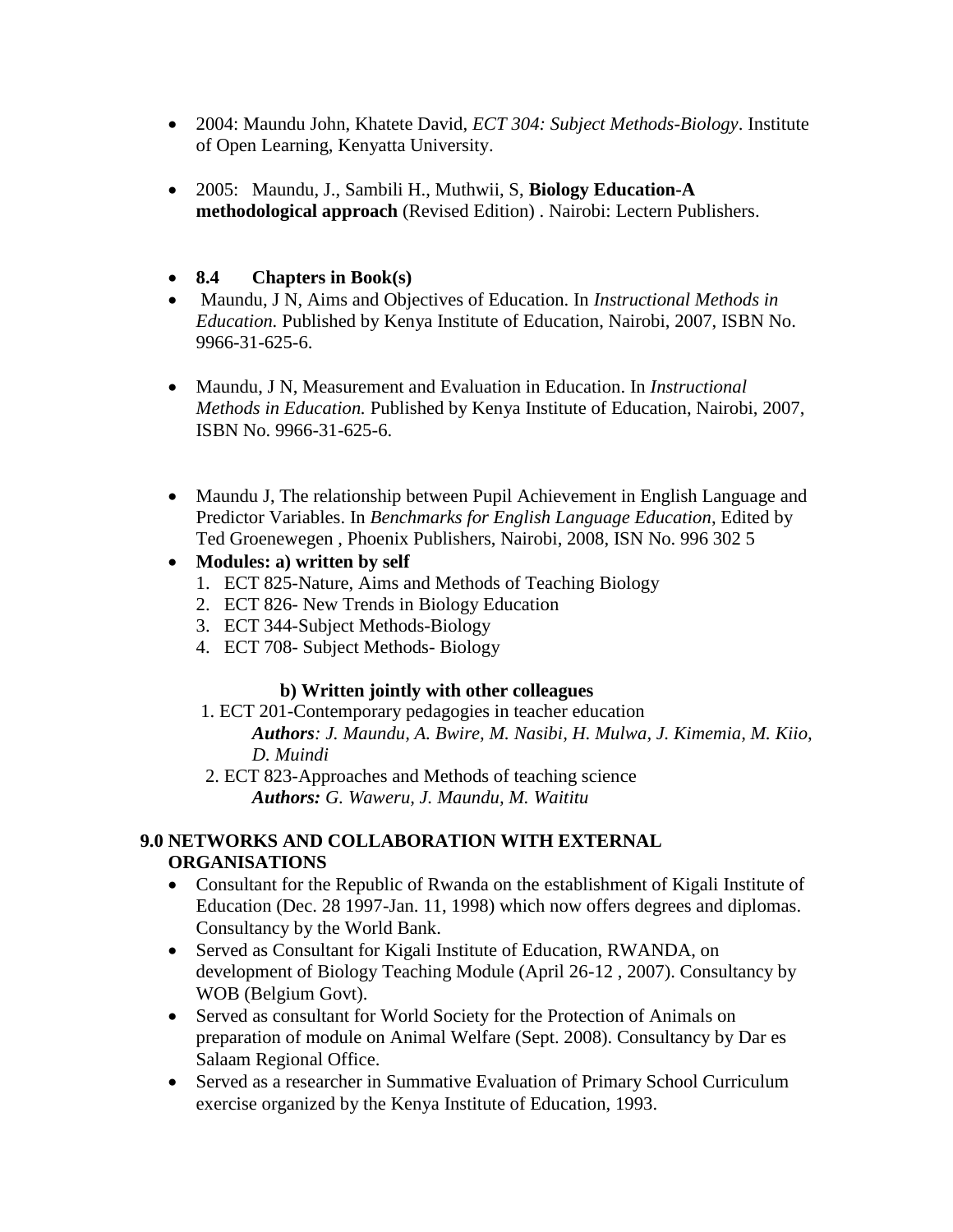- Undertook a mid-term evaluation of a 3-year, AKF-sponsored, Pre-School project in Kenya (jointly with G. Onyango) on behalf of the Kenya Institute of Education (1995)
- Committee Member of National Assessment of Learning Achievement (NASMLA)

### **10.0 EXTERNAL AND INTERNAL GRANTS**

- Between 2001 and 2009 was part of research team awarded funds for the English Literacy Norms Project headed by Prof Agnes Gathumbi of ECT, KU ; for 2006-2009 about KSh 49 million was awarded.
- In 2011 the HP catalyst Initiative was awarded US \$ 20,000 cash and over half million in form of equipment (computer, calculators, printer/photocopier). In April, 2012 up scaling funds (100,000 US \$) were awarded.

## **11.0 LOCAL, REGIONAL & INTERNATIONAL APPOINTMENTS**

### **11.1 External examiner in other universities**

1995-98: External Examiner for Moi University

2001-4: External Examiner for Egerton University

2000: External Examiner (Teaching Practice) for University of Nairobi –June/July,

2009-2012: External Examiner for Aga Khan University, Dar-es-Salaam

2015- 2017 External Examiner for St. Paul's University, Limuru, Kenya. 2015- Present, External Examiner for University of Nairobi (Kikuyu Campus)

### **11.4 Appointment to Boards**

**2019 to present (2021):** Appointed as member of Board of Governors for Darajani Seconday School, Kibwezi, Kenya.

2017: Appointed Member of Board of Management for Kivuthini Secondary School, Makueni County.

## **12.0 AWARDS/RECOGNITION**

2013- Received Long Service Merit Award from Kenyatta University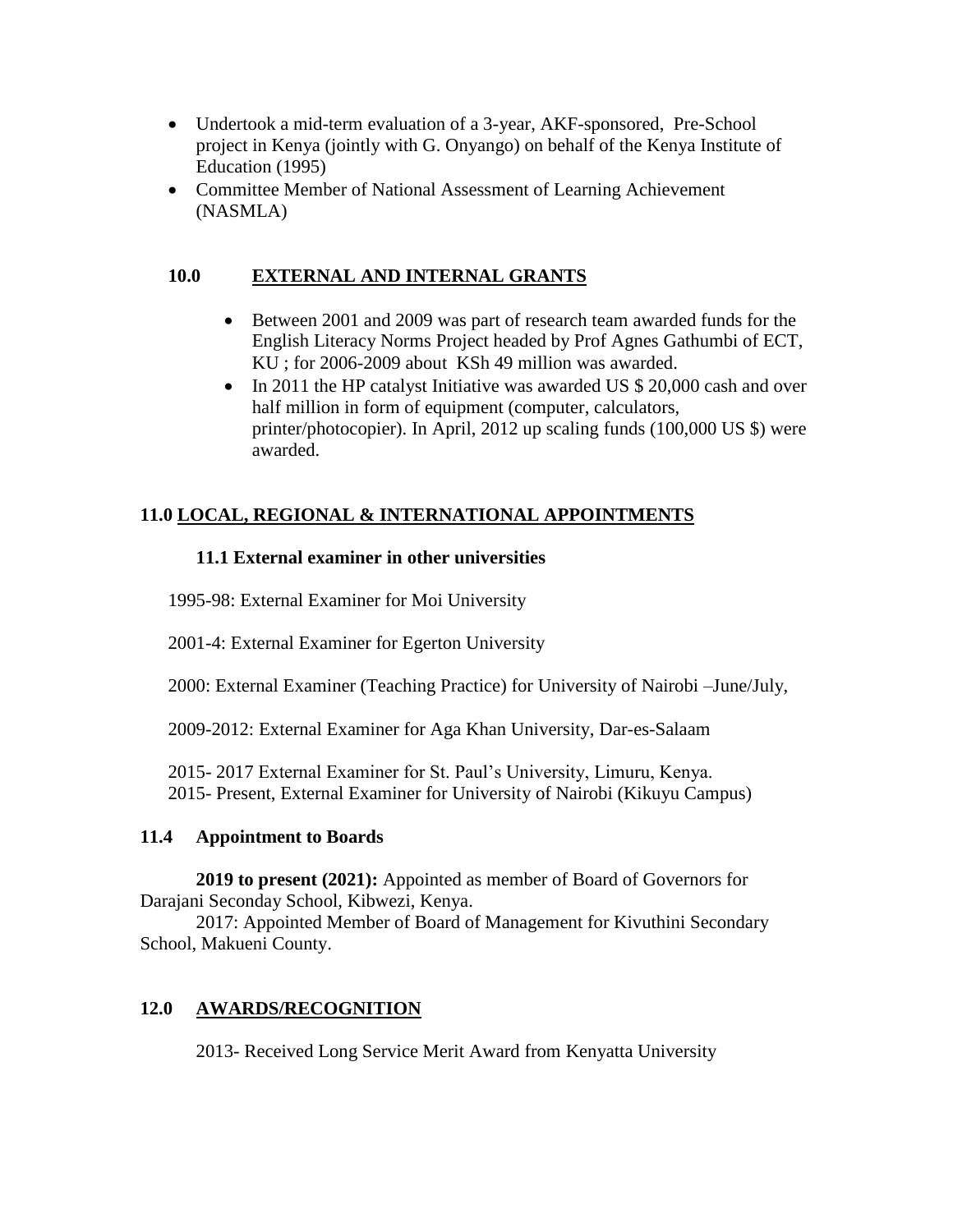2012- Recognised by Kenyatta University as one of the best achievers in performance contracting

1997- Recognised as an outstanding individual in **"WHO'S WHO Science and Technology in Education in Africa"**- an African Network for Research and Development in Science and Technology Education (page 37).

### **13.0 COMMUNITY OUTREACH**

- Vice- Chairman, Kambu Catholic Parish Council, Kibwezi, Machakos Diocese, (2019-present)
- Chairman, Darajani Catholic Church, Kambu Parish (2019-present)
- Patron of KU Kibwezi Students Association; I take them to secondary schools to give motivational talks to high schools students
- Chairman, Mtito Andei Development Initiative (2003-2005)- I formed and registered a CBO during my 2004 Sabbatical Leave.

## **14. 0 ACADEMIC LEADERSHIP**

### **14.1 Development of teaching/academic programmes in department/school/University**

### **August-September 2011**

 Jointly with Dr. Njuguna and Dr. Gitome, prepared a curriculum an Induction Curriculum on Pedagogy and Examinations for Newly – employed Kenyatta University academic Staff. Document submitted to University administration in September, 2011.

### **14.2 Developing Programmes External to Kenyatta University**

Served as Team Leader for development of assessment instruments for Kenya's National Assessment System for Monitoring Learner Achievement (NASMLA) at a workshop held at the Kenya Institute of Education (March 5-9, 2007).

Participated in the review of Biology undergraduate curriculum for Kigali Institute of Education, Rwanda (2007)